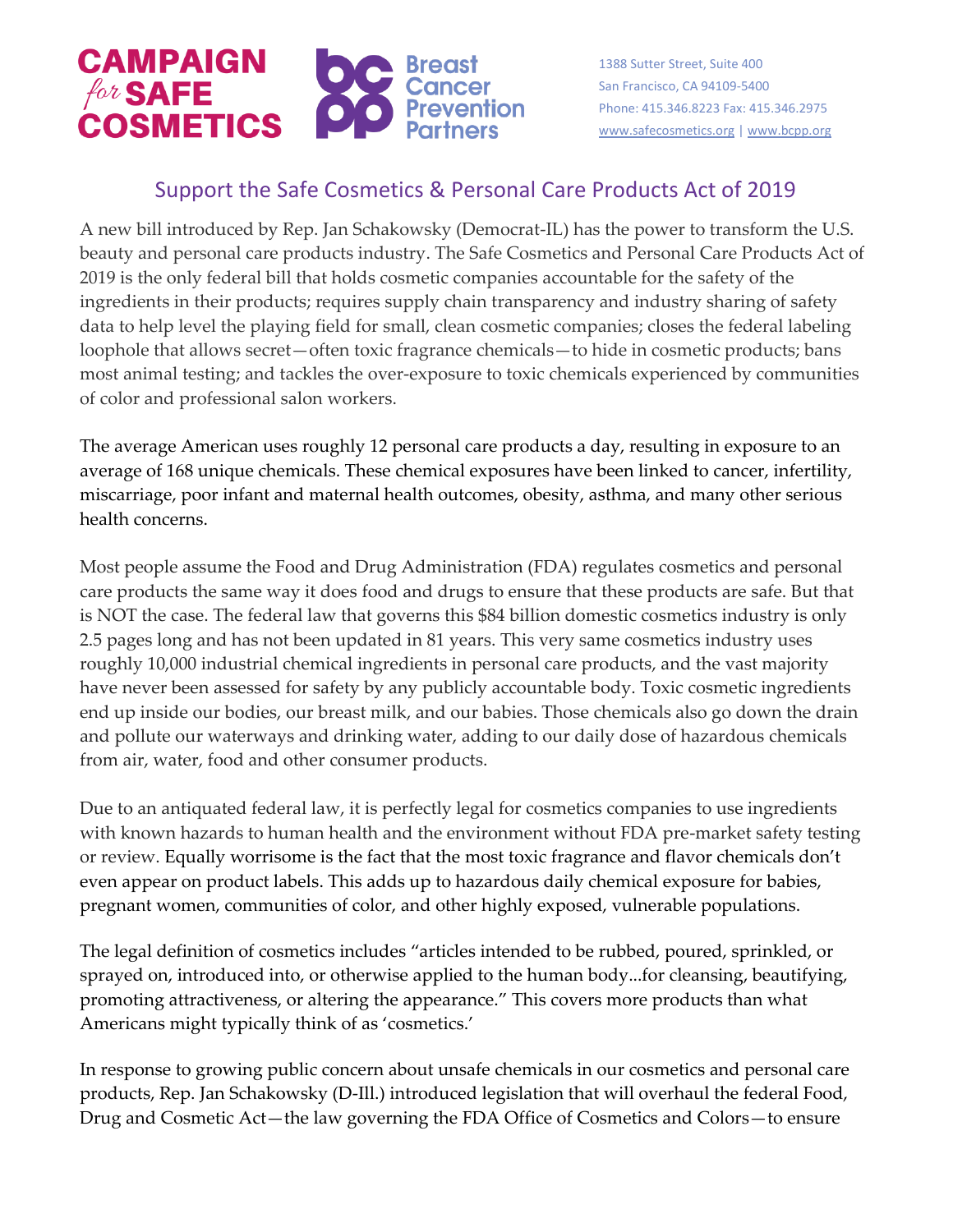that cosmetics are safe for ALL, including infants, children, pregnant women, beauty workers, highly exposed populations, and other vulnerable populations.

## Contact your Congressional Representative and urge them to co-sponsor and support the Safe Cosmetics & Personal Care Products Act of 2019!

## Rep. Schakowsky's Safe Cosmetics and Personal Care Products Act of 2019 requires:

- An immediate ban on over a dozen of the most toxic chemicals in cosmetics including:
	- o Benzophenones; BHA and BHT; Coal tar dyes; Cocamide DEA; DBP and DEHP phthalates; Toluene; Styrene or Styrene acrylates; Formaldehyde and Formaldehydereleasing preservatives; Triclosan; Lead acetate or other lead compounds; and Parabens.
- Disclosure of toxic fragrance ingredients—including allergens—on cosmetics labels and all fragrance ingredients on manufacturer websites.
- Full ingredient disclosure for professional salon products and for cosmetics sold by internet vendors, including the constituent ingredients of fragrance.
- The creation of a safety standard for cosmetic ingredients based on a reasonable certainty of no harm that protects vulnerable populations including infants, children, pregnant women, workers and other highly exposed populations.
- Pre-market safety assessment of all new cosmetic ingredients and compilation of safety data on existing cosmetic ingredients.
- FDA safety assessment of a minimum of 30 ingredients within the first two years of bill enactment, increasing the number by an additional 10 cosmetic chemicals annually thereafter.
- Creation of a grants program to support research and design of safer alternatives to toxic chemicals that are disproportionally affecting salon workers or communities of color.
- A ban on the use of animal testing for the finished cosmetic product and for any ingredient that has an Interagency Coordinating Committee on the Validation of Alternative Methods (ICCVAM) validated non-animal testing alternative.
- Mandatory facility registration and good manufacturing practices.
- FDA notification, non-distribution, and recall of adulterated or misbranded cosmetics.
- Public access to serious adverse event reports.
- A prohibition on confidential business information (CBI) claims for ingredient data related to human health hazard, environmental toxicity, exposure, function, fragrance, flavors, colorants and contaminants in cosmetics.
- Creation of an Interagency Council on Cosmetics Safety to share ingredient safety data between FDA, NIEHS, OSHA, CDC and EPA.